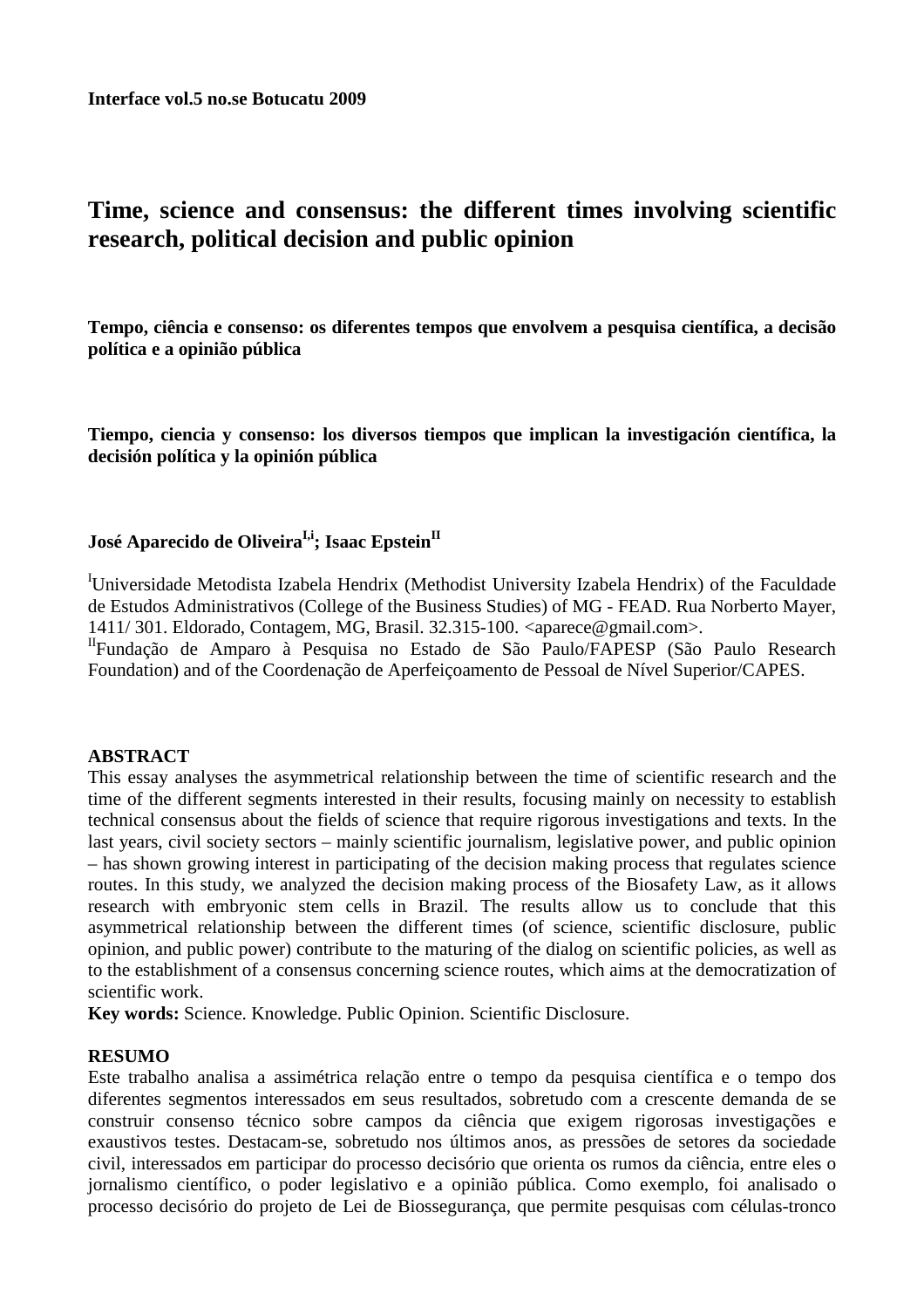embrionárias no Brasil. Os resultados permitem concluir que essa relação assimétrica entre os diferentes tempos (da ciência, da divulgação científica, da opinião pública e do poder público) contribui para o amadurecimento do diálogo sobre política científica e a construção de consenso sobre os rumos da ciência, com vistas a democratizar o fazer científico.

**Palavras-chave:** Ciência; Conhecimento; Opinião Pública; Divulgação Científica.

#### **RESUMEN**

Este trabajo analiza la relación asimétrica entre lo tiempo de la investigación científica y lo tiempo de los diversos segmentos interesados en sus resultados, sobretodo con la demanda por el consenso sobre los campos de la ciencia que exigen investigaciones rigurosas y pruebas. Destacase, sobretodo en los últimos años, presiones de los sectores de la sociedad, interesados en el proceso decisorio sobre la dirección de la ciencia, entre otros lo periodismo científico, lo poder legislativo y la opinión pública. Como ejemplo, fue analizado el proyecto de la Ley de Bioseguridad, que permite la investigación con las células troncales embrionarias en Brasil. Los resultados permiten distinguir que la relación asimétrica entre los diferentes tiempos (de la ciencia, divulgación científica, opinión pública y poder público) contribuí con lo desarrollo del diálogo sobre política científica y la construcción de consenso sobre la dirección de la ciencia y consecuente democratización del hacer científico.

**Palabras-clave:** Ciencia. Conocimiento. Opinión Pública. Divulgación Científica.

## **INTRODUCTION**

The relation between time and science is beginning to take shape in the concern of the studious persons and researchers who deal with the scientific findings of the last decades. Since science has become attractive to the public opinion, especially with the contribution of the scientific journalist and the scientific disclosure, researchers ask themselves about the distinctions (as well as pressures) that occur in the time of science, of the journalism and of the pertinent political decisions.

The evolution of the scientific knowledge itself, represented by the philosophy of the hegemonic science until the first half of the 20th Century, as a continuous, progressive and cumulative work<sup>1</sup>, starts to represent, after Kuhn's scientific revolutions, discontinuous leap in which the paradigms supposedly incommunicable follow one after the other from time to time. In this new perspective, science evolution time has chronologically longer periods of continuous progress, interrupted by relatively shorter periods in which great epistemological changes occur, the so-called "Scientific Revolutions" (Epstein, 1988).

This essay is a deeper and revised version of a master's dissertation chapter (the different times which involve stem-cell researches), whose motivation was to establish different interests and pressures upon the scientific work, especially when it presents ethical implications and consequent clash of various social actors. The dissertation, entitled Zeus X Prometheus: the discursive clash in articles that are favorable and against the embryonic stem cells researches, was presented in March, 2008 in the Science of Communication Post-graduation Program at Universidade Metodista de São Paulo/UMESP (Methodist University of São Paulo).

#### **Science Time**

 $\overline{a}$ 

When the relation between time and science is approached, mainly in the light of the recent findings of the biomedicine, other times (and interests) shape this relation. The journalist seeks for scientific information, pressed by the eagerness of the public, who searches for miraculous panaceas able to

 $<sup>1</sup>$  In the epistemological limit of this linear perspective, the Vienna Circle vigorously defended the idea of a unitary and</sup> continuous science, insisting in the formation of a unitary language of science, in which each scientific statement could be uttered. (Carnap, 1938, p.41).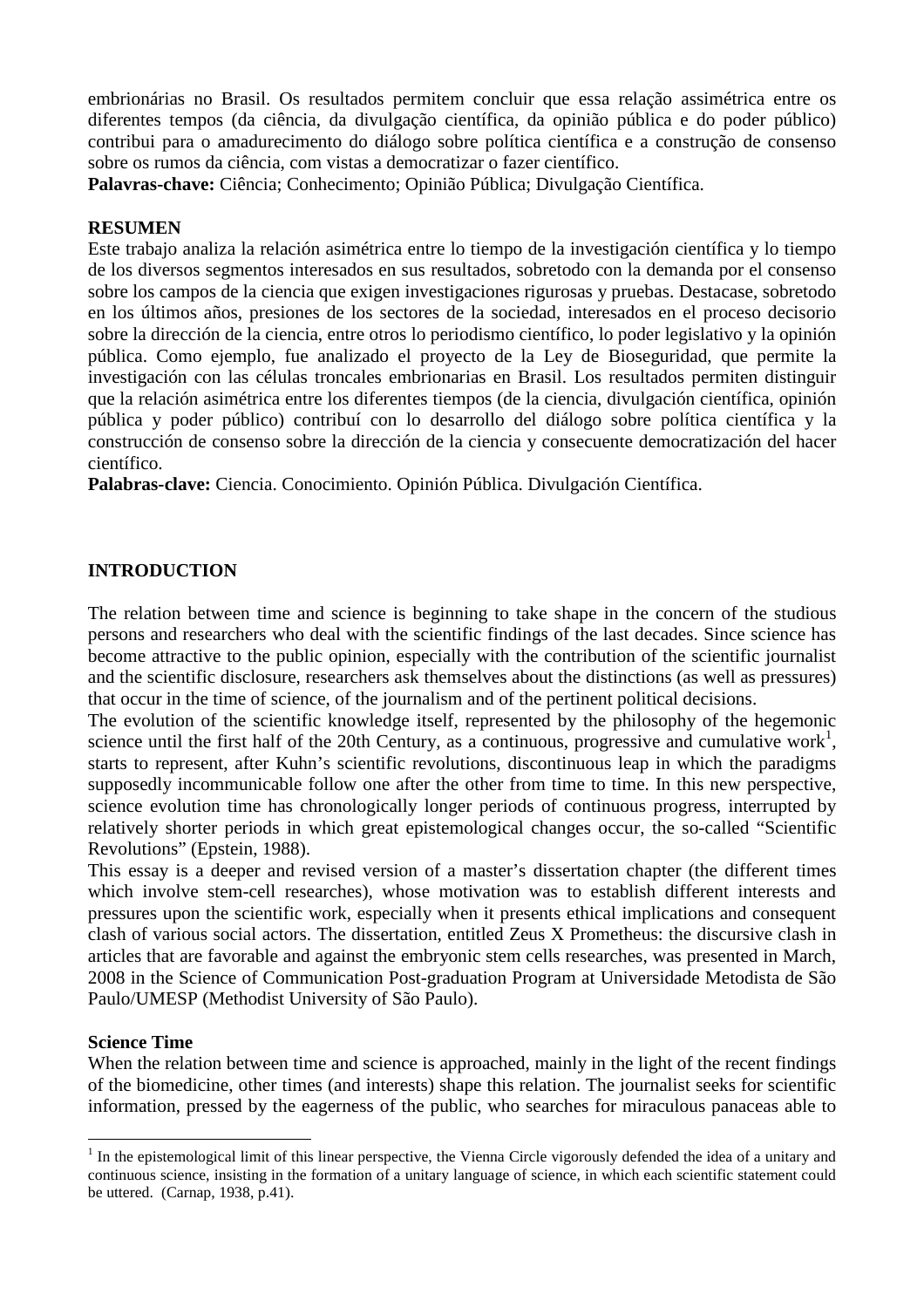lengthen life. The public power seeks for regulation and judicial ordinance, pressed by scientific community sectors or by conservative groups worried about moral aspects.

This chronological circle of interests and demands, sometimes, can contribute to the advance, the inertia and the dysfunction of the scientific activity. Each demand of these different times (of the science, of the journalism, of the public opinion and of the public power) press in different ways the science work so that their objectives are achieved quickly. Then, there is a lack of pace or maybe an asymmetry between the relation of the science time and the consumer-of-science public opinion time. While the public looks for 'truths' based on the science work, it points to transitory certainties, that may be confirmed, refuted or even transformed as the scientific knowledge is built. This increase in demand for the results of science, consequence of the reduction of the modern emancipation to the cognitive-instrumental rationality of science, increasingly imprisoned to the market principles, tends to mask and sharpen the known deficits and excesses caused by science:

> The promise of the domination of nature, and its use for the common benefit of mankind, has led to a careless and overexploitation of natural resources, to the ecological disaster, to nuclear threat, to the destruction of the ozone layer, and to the emergence of biotechnology, of the genetic engineering and the subsequent conversion of the human body into a commodity. The promise of a perpetual peace, based on trade, on the scientific rationalization of the decision-making processes and of the institutions, led to the technological development of war and to the unprecedented increase of its destructive power. The promise of a fairer and freer society, based on the creation of wealth made possible by the conversion of science into a productive force, led to the plundering of the so-called Third World and to a growing gap between North and South.(Santos, 2005, p. 56).

The well-known ethical debates about the scientific work of the last century give way now to the issues involving involve relations among science, technology and society (Latour, 2001). Jean-Francois Lyotard also denounces the overthrow of the postmodern thought and project, when distrusting the links between science and human collective:

> I do not see what this has of human, if we understand by human the collectivities with their cultural traditions. I am sure that this inhuman process may have, besides its destructive effects, some good consequences for humanity. But this has nothing to do with the emancipation of man. (Lyotard apud Latour, 1994, p.61).

#### **Time of the Scientific Journalism**

The task of the scientific journalism to divulge the progress of science and satisfy the curiosity of readers, has a diametrically shorter time than the time of science. While it needs years to produce new therapies and drugs, scientific journalism intends to announce now, at least the therapeutic potential of a new procedure or drug. It is common, in recent years in which there has been a growing interest in the scientific disclosure, especially that dealing with therapies and pharmacologies to cure cancer and other diseases, reports of drugs that are still being developed to be conveyed as "promises of healing". Thus an asymmetry occurs among the times of patients in need of healing, of scientific disclosure, of scientific research itself and of the normative legal procedures. This asymmetry can be explained by one of the values of the journalistic news, which is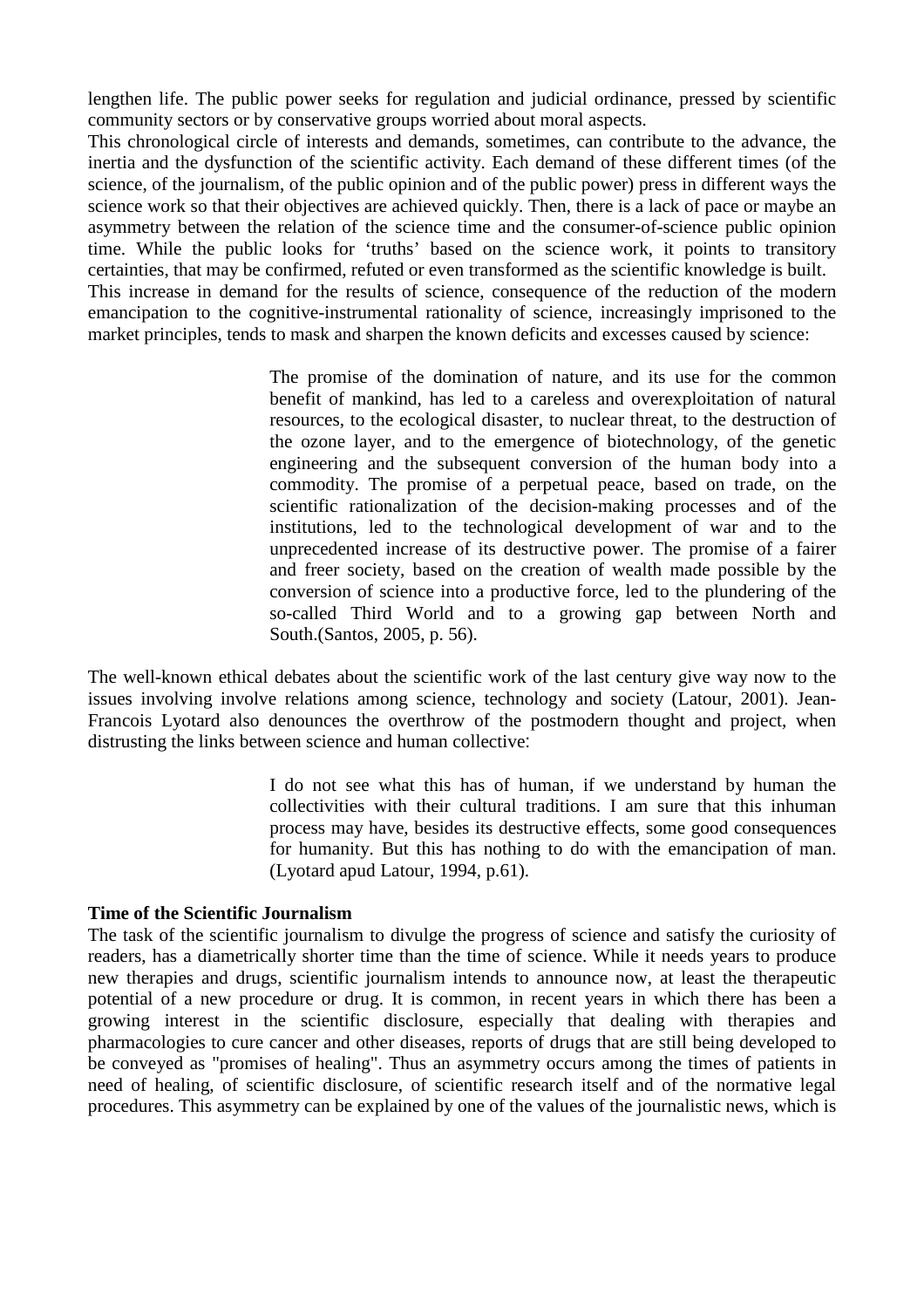the latest of the new and unexpected fact, often contradicting acclaimed scientific theories, hence its "unexpectedness".<sup>2</sup>

> The event, then, is all that breaks into the smooth surface of history among a random but constant multiplicity of virtual facts. Because, for journalism, a simple fact, inconclusive, supposedly true, becomes the raw material to get to the product news (Sodré, 1996, p.132).

## **Time of the public opinion**

As a result perhaps of the own "builder" feature of the scientific journalism news, we can speak of the time of the public opinion. Divided between the "miracles" of science and the "hell of Prometheus", such Manichaeism when it comes to biotechnology, the population starts to have in the scientific disclosure a messianic ally to trumpet hopes for degenerative diseases or the coveted "elixir of youth", something able to prolong life or reduce the effects of the time on health. Add on the recent work of health advertisement, which confuses the illusion of well-being and quality of life with the promises of certain medications.

Often doctors complain of anxious patients after the disclosure of a "supposedly" therapy still undergoing experiments.<sup>3</sup> Usually they have to explain to their patients what, probably, the scientific disclosure have not done adequately: the therapy is still a promise, a line of research that can be materialized (or not) in a few years.

As for therapeutic cloning and the Biosafety Law, patients suffering from degenerative diseases not only followed but also enlisted as supporters in lobbying for the approval of the law. On the one side there is the anxiety for the cure,

planned for a decade or two of studies and experiments, on the other side, there is strong opposition from conservative groups that are against embryonic stem-cell research. For someone who suffers from a degenerative disease, any delay in passing a law permitting research that will produce benefits in a few years, may seem an eternity (Oliveira, 2007). What not to say then of the suspension of embryonic stem-cell researches with the filing of the Direct Action of Unconstitutionality (ADI 3510) on article 5 of the Biosafety Law, whose merit was only tried in mid-2008. It was three more years in the long process of the law.

> For contemporary historians, human beings moved from the dominant Time of nature to the Time dominated by man and then to man dominated by Time (Glezer, 1992).

## **Time of the political decision**

 $\overline{a}$ 

Since science has replaced religion in the new lay and secular societies, politics has become a social field of a temporary characteristic with unsatisfactory solutions to problems that could only be adequately addressed if they were converted into scientific or technical issues (Santos, 2005, p.51).

 $2^{2}$  The convergence of the "value" news in journalism and in science can be seen in the headlines of major international science magazines (*Scientific American, New Scientist, etc*.), whose cover story headlines show frequent "beats" with new theories opposing the already acclaimed ones.

 $3$  It is worth to highlight the front page report of the *New York Times*, (May  $3<sup>rd</sup>$ , 1998) about two new drugs (angiostatin and endostatin), blocking agents of the development of blood vessels, which were shown promise in treating cancer in rats, hindering the blood flow in tumors. In the following days, desperate patients telephoned ontological clinics to get the two natural proteins, which had not even been tested in humans, but which made the shares of the laboratory in charge soar in the Stock Exchange. It is possible to see in this event how in the initial news overlaps an undeniable journalistic impact, a scientific value at least debatable (treatment for cancer in humans) and a considerable economic effect.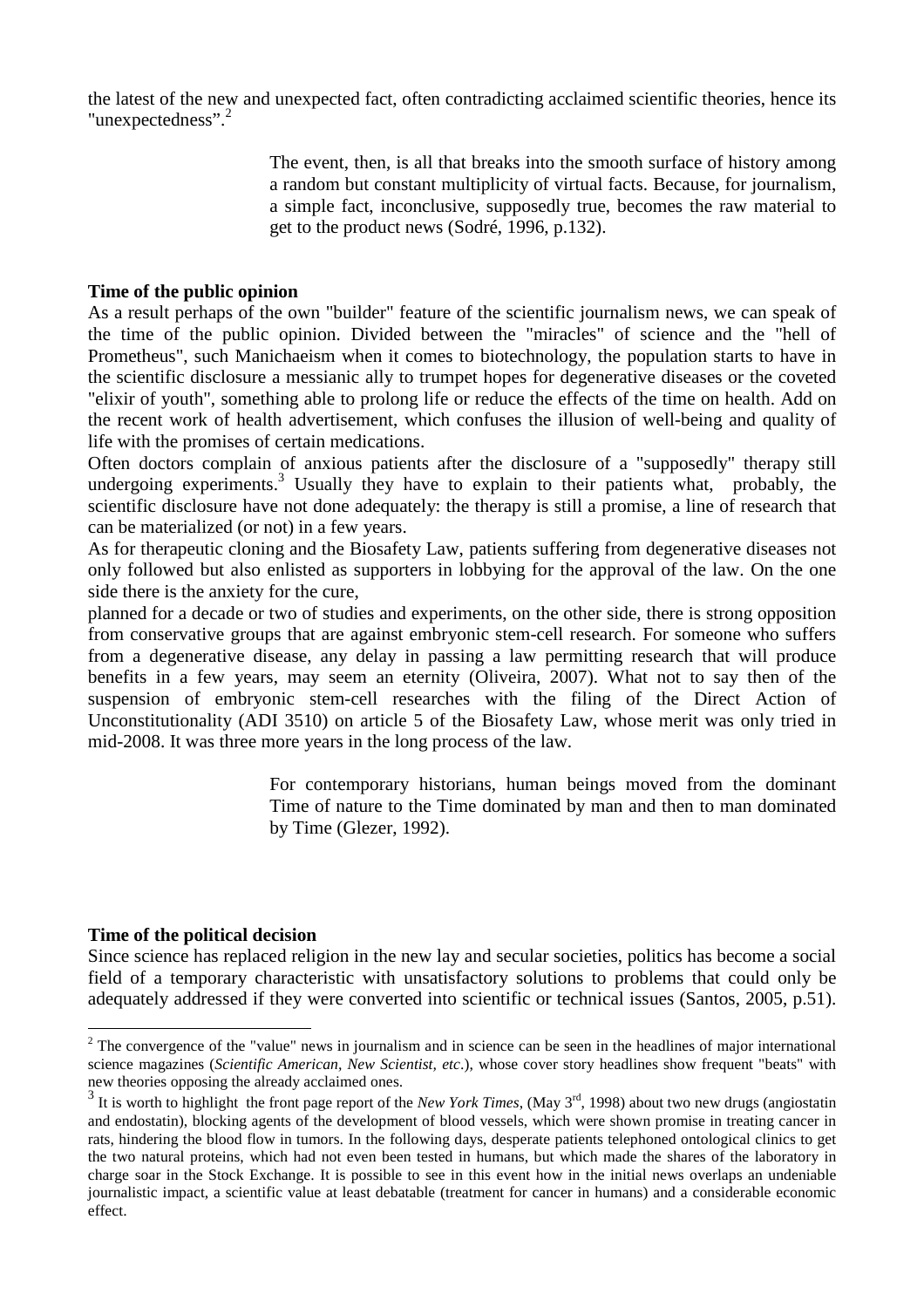These unsatisfactory solutions may well exemplify the time which corresponds to the decisions of the public power, as well as its difficulty in generating rules for science policy issues.

It is this terrain that intensifies the political, philosophical, ethical, moral, religious, legal and economic controversies. Aware of the therapeutic capacity of research in biotechnology, legislature and judiciary powers do not ignore the limits of scientific discovery, but are constantly besieged by interests either economic of these studies, either moral and conservative of certain sectors of society, not to mention the interests of the scientific community itself. To this harassment, it is added the subordinated participation of modern Law, since the moral-practical rationality of the Law, to be effective, had to be subjected to the cognitive-instrumental rationality of science. The scientific management of society had to be protected against possible opposition (Santos, 2005, p.52).

> In the United Kingdom, there is a recent movement of criticism on how science has become far apart from society. Science and scientists are far from the contact and people's concerns. it is still criticized the distinction it is often made between science and society or between science and its applications. Society must draw the limits of scientific application and decide how this should become part of everyday life. Science itself, as a search and a process, should be free, but its applications affect everyone (Shakespeare, 2005, p.483).

The need for consensus to unite divergent interests and with different temporal demands (some players are moving faster than others) makes an intricate relationship to be established on the legislature powers of these countries. As the time of science is much slower than the time of scientific journalism, the time of the public opinion and the public power's own time, responsible for the legal system or by what has recently been called "biolaw," legislators are in a great dilemma: to build, fast, secure norms for society and the scientific community, without having to do so, sure knowledge about benefits and risks involved in the scientific research in question. A recent example was the pandemic of H1N1 influenza in August, 2009, when the public power sought to compel the Brazilian government to distribute the antiviral Tamiflu<sup>4</sup> to people with the symptoms of the new flu. At the same time the actions were filed, two important studies in Europe showed side effects of the medication in children (OLIVEIRA, 2010, p.401-405). That is, the different times involved compete with each other so that there is, properly, an agreement that enables the legislator to regulate the law in science policy.

## **Time of consensus**

 $\overline{a}$ 

.

The above issues, specific to each segment interested in the developments of scientific research, give rise to two types of issues. The first is whether the decisions of public interest - as is the case of research with embryonic stem cells - must be taken in accordance with a schedule established by the political sphere and not by the scientific or technical one. These decisions will be taken before a scientific consensus has been achieved precisely because, generally, the time of the political decision is much scarcer than the time of the scientific decision.

The second issue arising from the previous one, is to know how to make a decision based on scientific knowledge before there is consensus among scientists themselves. The dilemma is in the need and urgent interests of different segments of society in the results of science. However, as the researches go more slowly than the demand from these segments, the public power often finds itself pressured to make decisions of a scientific nature even when there is no consensus among scientists about risks, scope and benefits of certain therapies.

Concerned about the gap between public consensus and scientific consensus, Collins and Evans (2002) highlight some doubts arising:

<sup>&</sup>lt;sup>4</sup> Trade name of the drug Oseltamivir phosphate, Roche Laboratory, indicated for the treatment and prophylaxis of influenza in adults and children between 1 and 12 years old.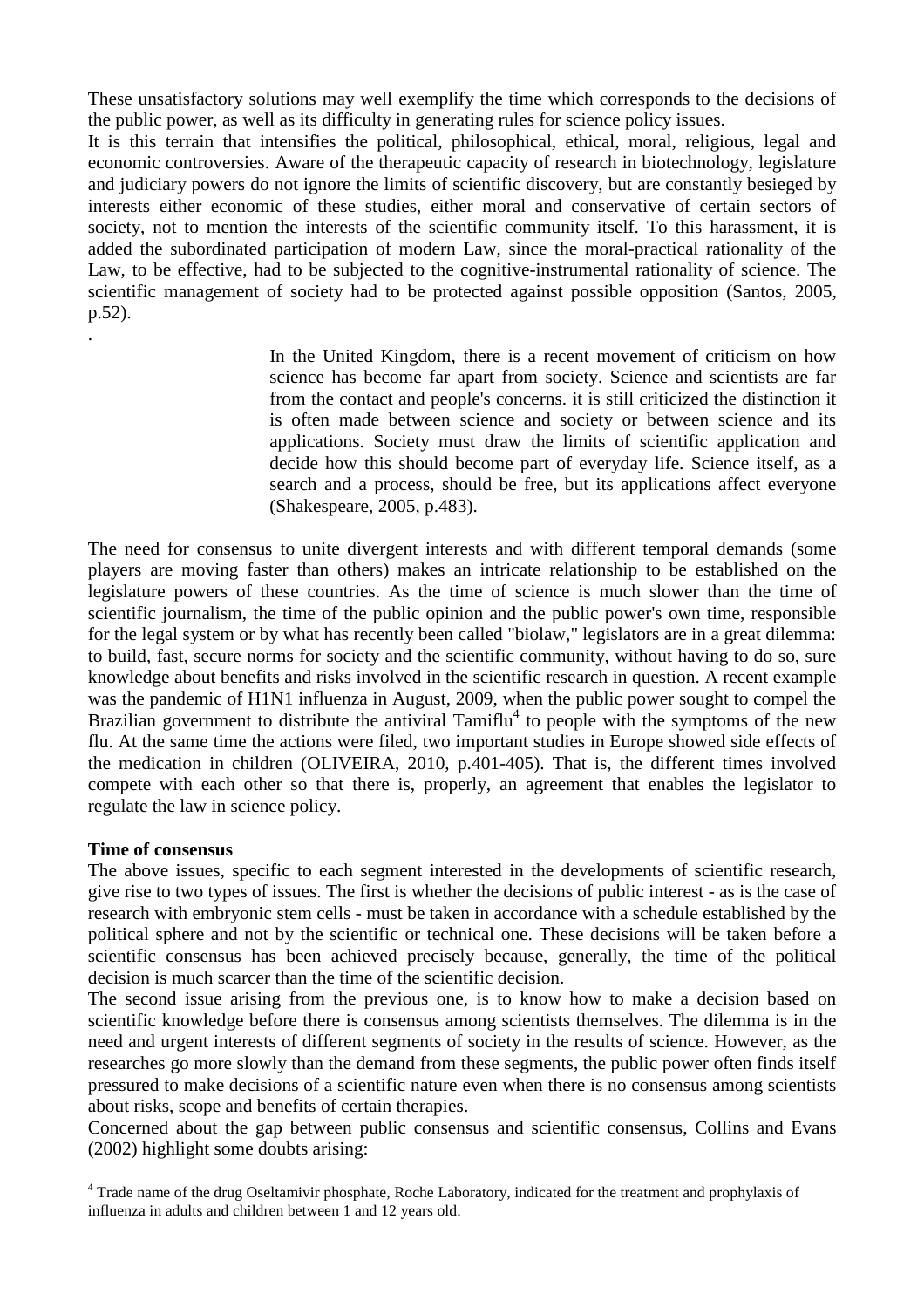1. Should the political legitimacy of technical decisions in the public domain be maximized by referring them to a broader democratic process or should only be based on best expert opinion? The first choice can lead to a technological paralysis. The second one calls for the increase of the opposition of the more enlightened public.

2. On issues in which both the public opinion and the scientific community have contributions to make and that have undergone only the exclusive domain of technicians, what is the value of the technical-scientific knowledge in relation to the lay public knowledge in general?

The above issues converge to a specific problem of the relationship involving scientific research and the interests of different actors: How to make decisions based on scientific knowledge even before the scientific consensus has been formed in order to provide secure foundations for the political decision? With so many interests involved, pressures from conservative or favorable groups, as well as the lobby of the financial groups that sponsor scientific research, controversies and concerns that reflect in the mass media agenda setting arise, what enlarges the sphere of discussion for the public opinion, creating what some researchers call "temporal public sphere"<sup>5</sup>, when citizens are "invited" to take sides in an argument. The controversies come to the public, and after it, they are fed back to the segments concerned, in a cyclic process of discussion and intensification of debate.

## **Conflicts of interests**

 $\overline{a}$ 

The "cultures" or ethos of science and journalism might engender some conflicts of interest, some of which we will try to identify:

**1. Generic interest of the progress of science (I1)**: Find the widest possible publicity of the results of primary communication. At this point opinions are divided between those who advocate a broad and unrestricted publicity and just the wide publicity of the researches already established by the procedure of evaluation "by peers." The wide publicity of science corresponds to one of the ethical imperatives of science set out by Merton $6$ .

**2. Interests of producers of scientific knowledge (I2):** Find a balance between the wide publicity (I1) and ensuring recognition of the priority of research results (I3). In short, the "system" of science admits a vector of cooperation and another of competition among scientists themselves. The composition between these two vectors of variable value, in accordance with the disciplinary sector, the economic interests involved, the importance of research, values of the actors involved, etc., provides the direction and strength of the resultant vector.

**3. Interest of printed journals (I4)**: Do not allow that the publication of its material, already reviewed by peers, is given to the public before the day of the release of the printed edition.

**4. Interest of journalists (I5)**: To have the highest precedence in reporting the results of research (primary communication) to the public (secondary communication). A conciliation between the interests (I4) and (I5) is the system of embargoes.

The embargo system seeks to conciliate the interests of the journals (I4) with the interest of the journalists (I5). The embargo is a "gentlemen's agreement" whereby the public use of the information is prohibited until a specific date that coincides with the date of publication of the journal that holds the information. Both *Nature* and *Science* used to send to more than one thousand journalists around the world the material to be published in the magazine the following week

<sup>&</sup>lt;sup>5</sup>Burke and Briggs, rereading Habermas, distinguished two types of public sphere: the temporary and the permanent, or the structural and the cyclical. According to the author, in the Protestant Reformation and the American and French Revolutions, the elites involved in the conflict appealed to the people and the print media helped raise the political consciousness. The crisis created lively debates but short on a temporary or cyclical public sphere (Briggs, Burke, 2004, p.109).

<sup>&</sup>lt;sup>6</sup>Merton enunciated four institutional imperatives of the ethos of science: universalism, communism, disinterestedness and organized skepticism (Merton, 1967, p.552-561).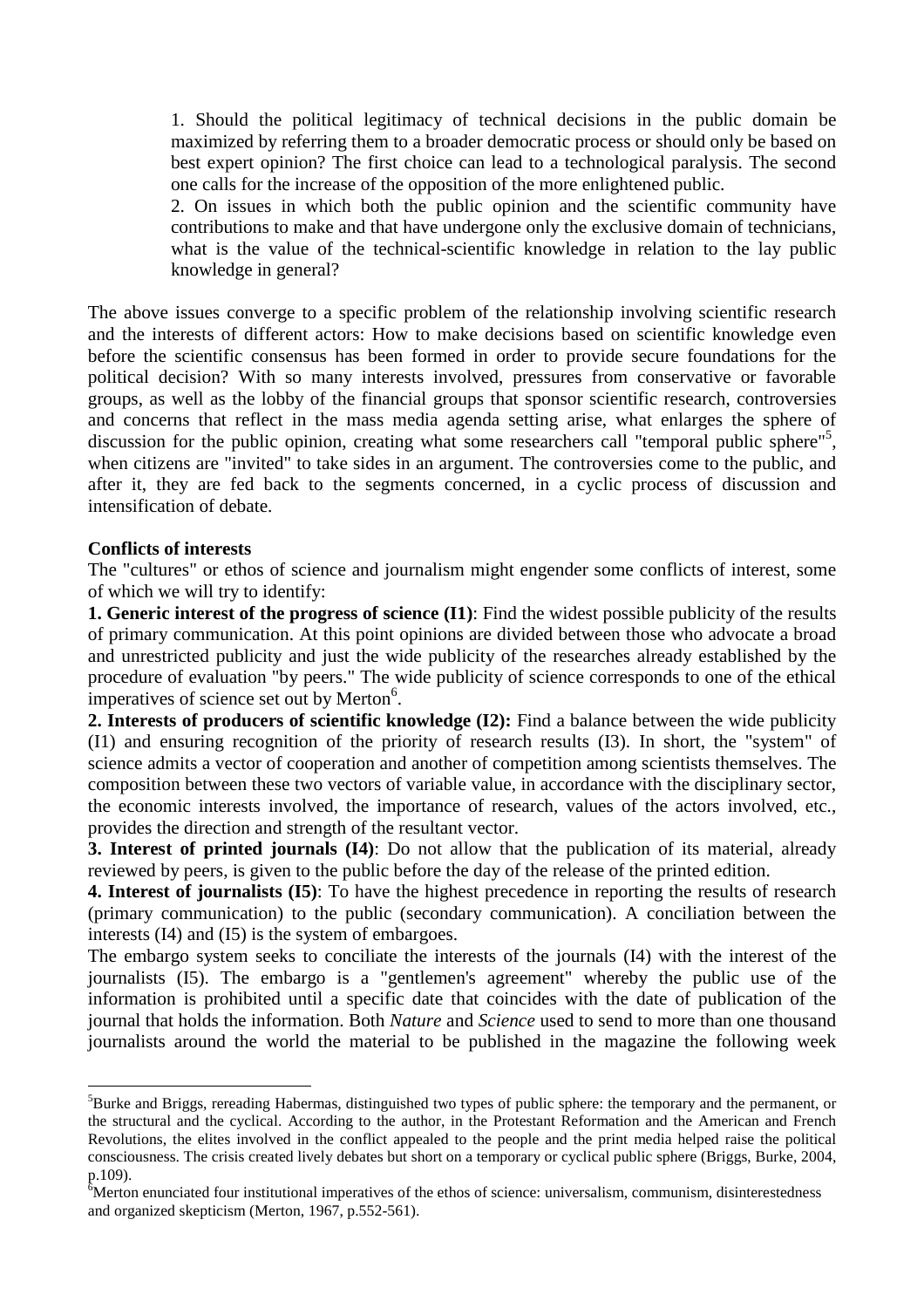(Marshall, 1998, p.860-869). The journalists then have a few days to consult other sources, to study the issue and to develop their stories. Journalists, in turn, agree not to leak any information until the date of publication of the magazine.

The embargo system has its supporters and its detractors. The former contend that by this system journalists have more time to prepare their stories, journals retain their uniqueness, scientists themselves make more accurate exposure and the public gets better information. Those who are against the system claim that nothing can justify any delay in publication of research results, the holdback period is arbitrary and especially in the case of primary medical journals, the editors do not want the subscribers to their publications (who are doctors) to be surprised by news in the media before having the number of the journal in hand.

## **The Law on Biosafety**

To get an idea of the interests involved in the process involving the Biosecurity Act (Law 11105), just remember that it began in October 2003, when it was sent as a government bill to the House of Representatives. Its approval with modifications occurred after 14 months of processing. The original text has been changed greatly, especially with the restriction on the power of the Comissão Técnica Nacional de Biossegurança - CTNBio<sup>7</sup> (National Biosafety Technical Commission) and on the research with embryonic stem cells. Then the Senate returned the possibility of research with embryonic stem cells and expanded the powers of the CTNBio. Next, the project returned to the House of Representatives, which approved the basic text of the new law on the night of March 3<sup>rd</sup>, 2005. On March 24th, 2005, President Luiz Inacio Lula da Silva signed this law, without changing the text, with the expansion of the power of decision of the CTNBio on genetically modified organisms - GMOs - (transgenic) and the release of stem cell research obtained from embryos frozen for more than three years by *in vitro* fertilization.

During the course of the project of the Biosafety Law, deputies linked to the Catholic Church tried to remove the article on embryonic stem cells after disclosing the letter of the Conferência Nacional dos Bispos do Brasil - CNBB (National Conference of the Bishops of Brazil) with this request. During the vote on the bill in the House on March 2<sup>nd</sup>, 2005, members of the Associação Brasileira de Distrofia Muscular (Brazilian Muscular Dystrophy Association) and the Movimento em Prol da Vida (The (Pro-life movement) attended the meeting. People suffering from progressive degeneration of muscle tissue and relatives of patients with neurological diseases such as Parkinson's and Alzheimer's disease, and diabetes, which can be helped by stem cell research, also pushed for the approval (Almeida, 2005).

The intense debate in this process, which lasted nearly two years, did not end with the sanction of the law. In June 2005, the then Attorney General of the Republic, Claudio Fontelles, filed the ADI 3510 in Federal Supreme Court (STF) against Article 5 of the Biosafety Law, which authorizes the use of embryonic stem cells. Fontelles' argument, a fervent Catholic, was that the use of these embryos offended the constitutional right to life and to human dignity, for whom the embryo is human life. The merit of the ADI 3510 has only been tried in the sessions on March 5 and 28 and May 29, 2008, when the Law was held constitutional by six votes to five in the STF.

## **New routes for science**

 $\overline{a}$ 

As one can see, the legal permission to conduct research related to biotechnology involved a public, technical, political, legal, religious and scientific discussion, whose conclusion did not occur in a short period of time, because the process lasted nearly five years. It may seem long, when compared to countries that already do research on embryonic stem cells. But it is a very short time, much less than science is able to define with certainty all the risks and benefits, besides its own reflection on its deviations and deficits. The time of politics, driven by the public opinion and the press, pushes down the throats ethical discussions, whereas the time of science counsels a cautious hold.

 $7$  Composed by 12 scientists, 9 government experts and 6 representatives of society, responsible for the final word on the harmlessness of GMOs (transgenics) to human health or the environment.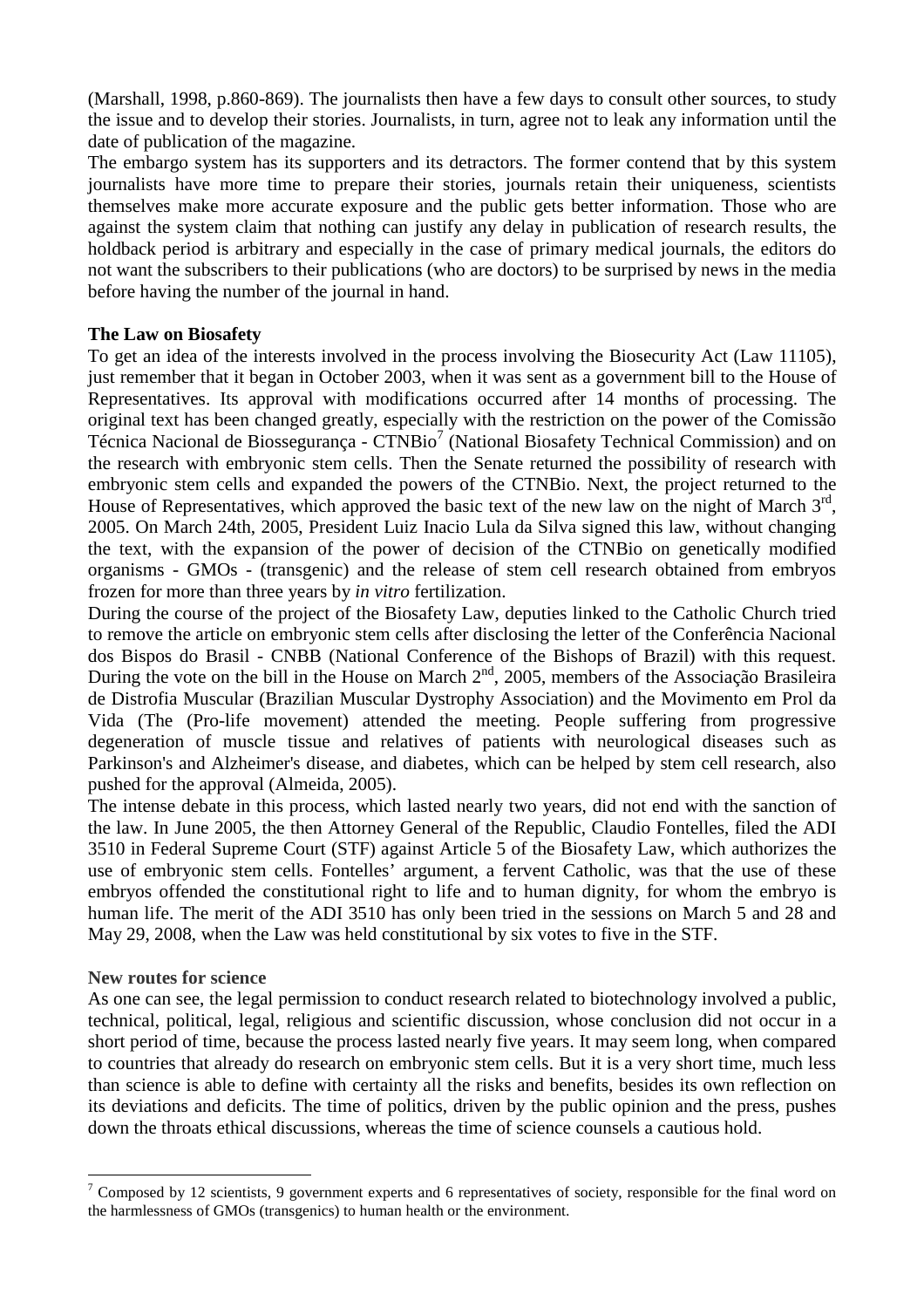Recent phenomena such as this signal the maturing of the sectors concerned about the risks and effects of these researches, and bring out the warning of a social order grounded in science, i.e., in which the determinations of law are the result only of scientific findings, even because it is clear the signs of crisis in the reconstructive management of the excesses and deficits of modernity (Santos, 2005, p.54).

Different researchers have tried to discuss the finding of deficits and abuses of science, as well as overcome the discussions that can not overcome the lack of guidelines and proposals for a "new science". It probably occurs, in this theoretical field, more pessimism and hopelessness than concrete strategies. It is very much concerned with a new ethics (Jonas, 1995), the dignity of human life (Habermas, 2004), prudent knowledge (Santos, 2005), the instrumental and utilitarian character of science (Lacey, 1999). However, there are few, and perhaps plausible proposals to redirect the path of science, increasingly bound to the mechanistic principles of the cognitive-instrumental rationality, perhaps because, as Santos states, "the prediction of the consequences of the scientific action is necessarily much less scientific than the scientific action itself" (2005, p.58). Another obstacle is that neither the population nor the government, the legislature or the private sector are really interested in turning concerns into concrete actions, according to research from the Instituto de Estudos da Religião – ISER (Institute of Religious Studies) in Rio de Janeiro<sup>8</sup>.

However, new paradigms come out such as Michel Serres's natural contract, i.e., a non-signed agreement that recognizes a balance between "the strength of our global interventions and the globality of the world" (1991, p.59). Latour also notes the recent reactions of nature to human interventions as a key to understanding the non-modernity of the world we live in - retention of the excesses of reason and its dualisms, critical thinking, or a retention of the relations of property and reason domination about their objects of knowledge (Latour, 1997).

In another routing against a society revolutionized by the dominant paradigm of science, Santos proposes the paradigm of a prudent knowledge for a decent life, through the two dimensions of the principle of community, participation and solidarity. In this paradigm knowledge-emancipation, solidarity becomes the hegemonic form of knowledge (2005, p.74-79). For him it is necessary to "relativize the cognitive pretentions of cognitive-instrumental rationality," in recognition of the limits of knowledge as a way to rescue the epistemological traditions marginalized in Western modernity (2005, p.103). In this relativization, he perhaps approaches the theoretical or epistemological anarchism of Feyerabend, who sees science as an anarchic development, whose progress also cannot overcome relativism, i.e., one can only talk about the progress of science from every tradition, every culture, every community and depending on its needs and expectations (1989, p. 43-70).

Thus, we cannot forget that the mechanism to promote these strategies, if not exclusively, goes mainly through the public consensus or the collective wisdom. We should not forget the general public (or a specialized portion of it) to transact, among specialized groups (the scientific, legal, intellectual community, etc.) the interests, risks and choices to guide the scientific activity. Consensus should be built taking into account the different times involving the scientific production, the legal work and the scientific disclosure, in addition to damages and interests involving the scientific processes (COMEST cited in Lacey, 2006, p.374). Principles such as responsibility (Jonas, 1995), caution (Lacey, 2006), prudent knowledge, solidarity and participation (Santos, 2005), natural contract (Serres, 1991), will never leave the theoretical and moral field in a depoliticized society if not engendered with the formation and empowerment of a public opinion, even because "the solution of problems arising from the lack of scientific knowledge, only surpassed in the long term, was given the law" (Santos, 2005, p.185).

## **Final Remarks**

 $\overline{a}$ 

 $8$  For the social scientist Samyra Crespo, on research funded by the British Embassy in Brazil, representatives of the media, the National Congress, NGOs and the private sector will only forward proposals to fight global warming if there is an effective public outcry (Geraque, 2008).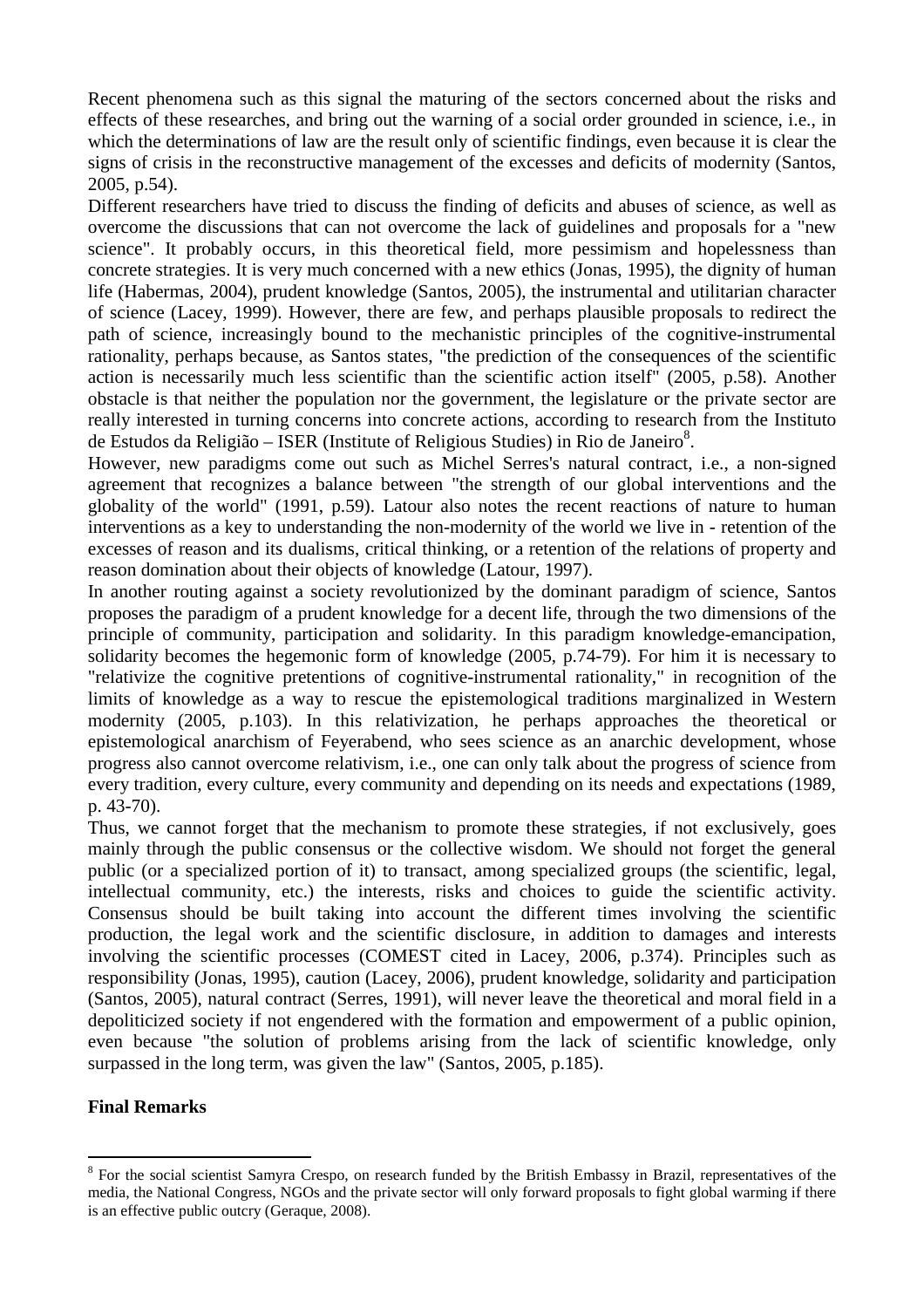As neither a new deontological ethics, nor a new legal system are exempt to generate a new paradigm in modern science, it seems reasonable to continue to believe in the formation of public consensus interested in building values, principles and responsibilities for science that are not a scientism in the service of political, commercial, industrial and military interests, or of a legal-moral dogmatism to restrict the scientific activity. It may sound utopian, as well as to believe in a philosophical or scientific knowledge that is emancipator, but may well be "an intellectual utopia that makes possible a political utopia (Santos, 2005, p.167).

> In the United Kingdom there is the understanding that "scientific debate must be dominated by experts." Ordinary people fear not to know the technical details about a particular subject. It turns out that there are the technical experts, there are the ethical experts and the theologians. And they all think the have the right to say what is right and what is wrong. The problem is that the results of science are often counterintuitive or unknown and rejected by ordinary citizens.

> The reason why the dialogue on the progress of science and technology should be larger is that we are all affected by science and medicine. We should also vote on issues related to research and health care (SHAKESPEARE, 2005, p.484)

In this respect, it seems fair to say that there are already major players in this field, initial trainers of this consensus, as scientists and philosophers concerned with ethical issues, forums and research institutions engaged in the course of science, specialized sectors of science disclosure, etc., although one can identify in them the presence of different interests, as well as in scientific activity itself.

> This will be, in my opinion, the most effective way to fight against monopolies of interpretation and, at the same time, to ensure that the end of monopolies of interpretation does not necessarily imply the renunciation of interpretation. The idea that the politics concerns only the space of citizenship is one of the main *topoi* of modern political discourse. The modern social sciences and their applications to public policies and to scientific popularization, helped consolidate this *topos* as essential premise of modern political common sense. It is the task of the newest emancipatory rhetoric to object to this premise and refute the restricted idea of politics until it ceases to be a premise and passes to be the object of argumentation (Santos, 2005, p.114).

## **COLLABORATORS**

The authors worked together during the production of the manuscript. The second version, with review and adjustment, as the editorial board's opinion, was the responsibility of the author José Aparecido de Oliveira.

## **REFERENCES**

ALMEIDA, L.M. Pesquisa científica e células-tronco. **Folha de S. Paulo**, 05/03/2005. Caderno Opinião, p. A2, 2005.

BRIGGS, A.; BURKE, P. **Uma história social da mídia** – de Gutemberg à Internet. Rio de Janeiro: Jorge Zahar Editor, 2004.

CARNAP, R. Logical foundations of the unity of science. **International Encyclopedia of Unified Science***,* v. 1, p. 408-432, Chicago: University of Chicago Press, 1938.